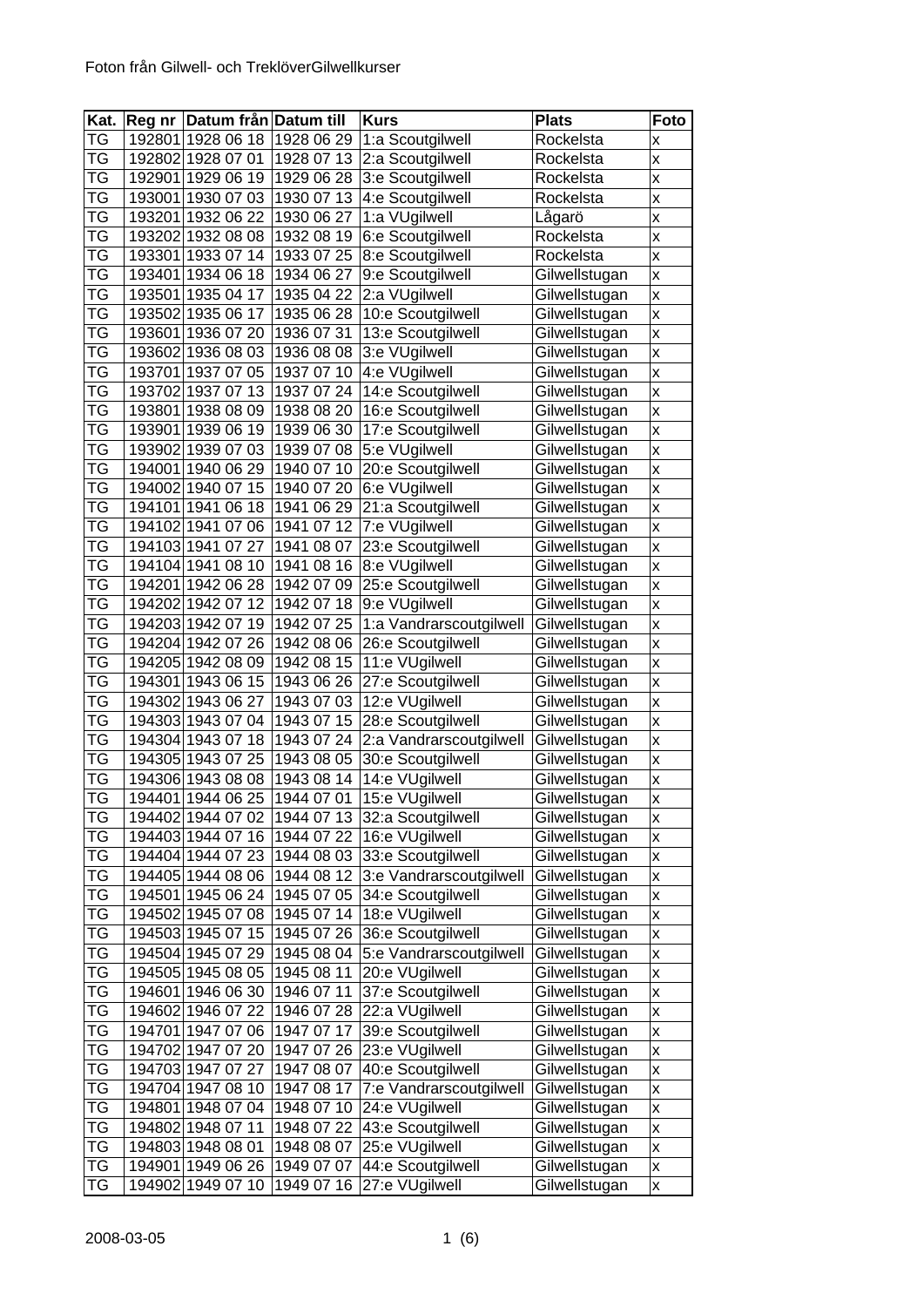| $\overline{Kat}$ . | Reg nr Datum från Datum till |            | <b>Kurs</b>            | <b>Plats</b>  | Foto                    |
|--------------------|------------------------------|------------|------------------------|---------------|-------------------------|
| TG                 | 194903 1949 07 17            | 1949 07 28 | 46:e VUgilwell         | Gilwellstugan | x                       |
| TG                 | 194904 1949 07 31            | 1949 08 06 | 29:e VUgilwell         | Gilwellstugan | X                       |
| TG                 | 194905 1949 07 31            | 1949 08 10 | 1:a Sjöscoutgilwell    | Vindalsö      | X                       |
| ТG                 | 194906 1949 08 31            | 1949 09 09 | <b>Tysk Gilwell</b>    | Gilwellstugan | $\mathsf{x}$            |
| ТG                 | 195001 1950 07 02            | 1950 07 13 | 48:e Scoutgilwell      | Gilwellstugan | X                       |
| TG                 | 195002 1950 08 27            | 1950 09 07 | 50:e Scoutgilwell      | Gilwellstugan | $\pmb{\mathsf{x}}$      |
| ТG                 | 195101 1951 06 17            | 1951 06 28 | 51:a Scoutgilwell      | Gilwellstugan | X                       |
| TG                 | 195102 1951 07 01            | 1951 07 07 | 31:a VUgilwell         | Gilwellstugan | X                       |
| ТG                 | 195103 1951 07 08            | 1951 07 19 | 52:a Scoutgilwell      | Gilwellstugan | X                       |
| ТG                 | 195104 1951 07 24            | 1951 08 04 | 1:a Nyingsscoutgilwell | Gilwellstugan | $\pmb{\mathsf{x}}$      |
| ТG                 | 195105 1951 08 05            | 1951 08 11 | 32:a VU-gilwell        | Gilwellstugan | X                       |
| ТG                 | 195106 1951 08 26            | 1951 09 06 | 53:e Scoutgilwell      | Gilwellstugan | X                       |
| ТG                 | 195201 1952 06 29            | 1952 07 05 | 33:e VUgilwell         | Gilwellstugan | X                       |
| TG                 | 195202 1952 07 20            | 1952 07 31 | 55:e Scoutgilwell      | Gilwellstugan | X                       |
| TG                 | 195203 1952 08 03            | 1952 08 08 | 35:e VUgilwell         | Gilwellstugan | X                       |
| ТG                 | 195204 1952 08 24            | 1952 09 04 | 57:e Scoutgilwell      | Gilwellstugan | $\overline{\mathsf{x}}$ |
| ТG                 | 195301 1953 06 28            | 1953 07 04 | 36:e VUgilwell         | Gilwellstugan | $\mathsf{x}$            |
| ТG                 | 195302 1953 07 05            | 1953 07 16 | 58:e Scoutgilwell      | Gilwellstugan | X                       |
| TG                 | 195303 1953 08 02            | 1953 08 08 | 38:e VUgilwell         | Gilwellstugan | X                       |
| TG                 | 195304 1953 08 22            | 1953 08 30 | 60:e Scoutgilwell      | Gilwellstugan | X                       |
| TG                 | 195401 1954 06 28            | 1954 07 04 | 39:eVUgilwell          | Gilwellstugan | X                       |
| ТG                 | 195402 1954 07 07            | 1954 07 18 | 61:a Scoutgilwell      | Gilwellstugan | X                       |
| ТG                 | 195403 1954 08 08            | 1954 08 14 | 41:a VUgilwell         | Gilwellstugan | $\pmb{\mathsf{x}}$      |
| ТG                 | 195404 1954 08 21            | 1954 08 29 | 64:e Scoutgilwell      | Gilwellstugan | $\mathsf{x}$            |
| TG                 | 195501 1955 04 09            | 1955 04 15 | 42:a VUgilwell         | Gilwellstugan | $\pmb{\mathsf{x}}$      |
| ТG                 | 195502 1955 06 26            | 1955 07 07 | 65:e Scoutgilwell      | Gilwellstugan | X                       |
| TG                 | 195503 1955 07 10            | 1955 07 17 | 43:e VUgilwell         | Gilwellstugan | X                       |
| TG                 | 195504 1955 08 07            | 1955 08 14 | 45:e Vugilwell         | Gilwellstugan | $\mathsf{x}$            |
| ТG                 | 195505 1955 08 21            | 1955 09 01 | 68:e Scoutgilwell      | Gilwellstugan | $\mathsf{x}$            |
| ТG                 | 195601 1956 03 26            | 1956 04 08 | 69:e Scoutgilwell      | Gilwellstugan | $\pmb{\mathsf{X}}$      |
| TG                 | 195602 1956 06 03            | 1956 06 10 | 46:e VUgilwell         | Gilwellstugan | X                       |
| ТG                 | 195603 1956 06 17            | 1956 06 28 | 70:e Scoutgilwell      | Gilwellstugan | X                       |
| TG                 | 195604 1956 07 01            | 1956 07 08 | 47:e Vugilwell         | Gilwellstugan | X                       |
| ТG                 | 195605 1956 07 08            | 1956 07 19 | 71:a Scoutgilwell      | Gilwellstugan | X                       |
| <b>TG</b>          | 195606 1956 07 29            | 1956 08 05 | 49:e VUgilwell         | Gilwellstugan | $\mathsf{x}$            |
| ТG                 | 195607 1956 08 26            | 1956 09 06 | 73:e Scoutgilwell      | Gilwellstugan | X                       |
| ТG                 | 195701 1957 04 18            | 1957 04 28 | 74:e Scoutgilwell      | Gilwellstugan | X                       |
| ТG                 | 195702 1957 06 23            | 1957 06 30 | 50:e VUgilwell         | Gilwellstugan | X                       |
| ТG                 | 195703 1957 07 01            | 1957 07 12 | 75:e Scoutgilwell      | Gilwellstugan | Χ                       |
| TG                 | 195704 1957 07 14            | 1957 07 21 | 51:a VUgilwell         | Gilwellstugan | X                       |
| TG                 | 195705 1957 07 22            | 1957 08 02 | 76:e Scoutgilwell      | Gilwellstugan | X                       |
| ТG                 | 195706 1957 08 04            | 1957 08 11 | 52:a VUgilwell         | Gilwellstugan | $\pmb{\mathsf{X}}$      |
| ТG                 | 195801 1958 04 03            | 1958 04 13 | 80:e Scoutgilwell      | Gilwellstugan | $\pmb{\mathsf{X}}$      |
| ТG                 | 195802 1958 06 15            | 1958 06 22 | 55:e VUgilwell         | Gilwellstugan | X                       |
| TG                 | 195803 1958 06 22            | 1958 06 29 | 56:e VUgilwell         | Gilwellstugan | Χ                       |
| TG                 | 195804 1958 07 06            | 1958 07 13 | 1:a Seniorscoutgilwell | Granstanda    | X                       |
| TG                 | 195805 1958 07 07            | 1958 07 18 | 82:a Scoutgilwell      | Gilwellstugan | X                       |
| ТG                 | 195806 1958 08 03            | 1958 08 10 | 60:e VUgilwell         | Gilwellstugan | $\pmb{\mathsf{x}}$      |
| ТG                 | 195807 1958 08 11            | 1958 08 22 | 85:e Scoutgilwell      | Gilwellstugan | $\pmb{\mathsf{x}}$      |
| TG                 | 195901 1959 03 26            | 1959 04 05 | 86:e Scoutgilwell      | Gilwellstugan | $\pmb{\mathsf{x}}$      |
| TG                 | 195902 1959 06 28            | 1959 07 05 | 61:a VUgilwell         | Gilwellstugan | X                       |
| ТG                 | 195903 1959 07 09            | 1959 07 17 | 2:a Seniorscoutgilwell | Gilwellstugan | X                       |
| TG                 | 195904 1959 07 19            | 1959 07 26 | 62:a VUgilwell         | Gilwellstugan | $\mathsf{x}$            |
| TG                 | 195905 1959 07 27            | 1959 08 07 | 89:e Scoutgilwell      | Gilwellstugan | $\pmb{\mathsf{x}}$      |
| TG                 | 195906 1959 08 09            | 1959 08 16 | 64:e VUgilwell         | Gilwellstugan | $\pmb{\mathsf{x}}$      |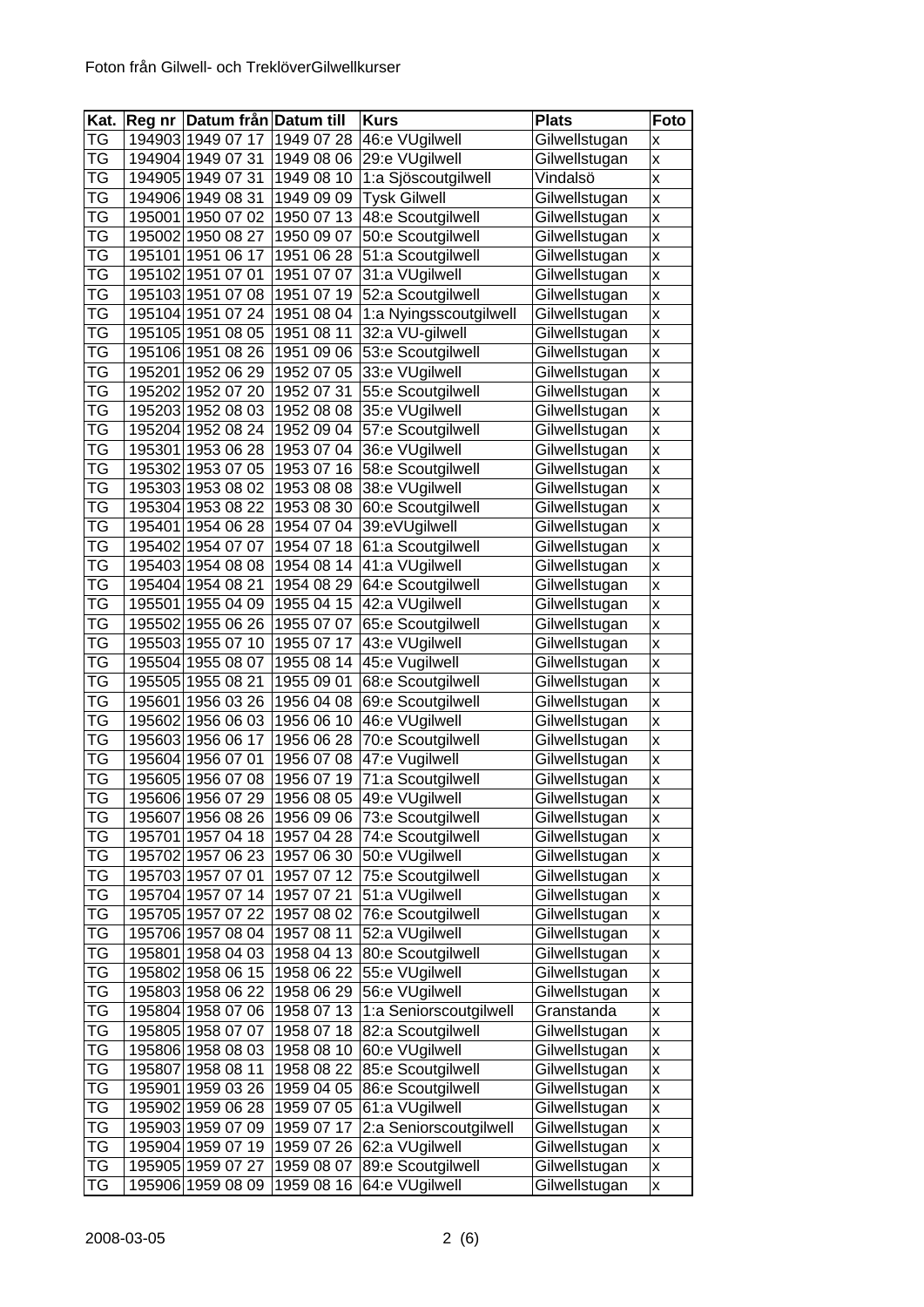| Kat.      |        | Reg nr Datum från Datum till |            | <b>Kurs</b>             | <b>Plats</b>  | Foto               |
|-----------|--------|------------------------------|------------|-------------------------|---------------|--------------------|
| TG        |        | 196001 1960 04 14            | 1960 04 24 | 92:a Scoutgilwell       | Gilwellstugan | x                  |
| TG        |        | 196002 1960 06 26            | 1960 07 03 | 66:e VUgilwell          | Gilwellstugan | X                  |
| TG        |        | 196003 1960 07 04            | 1960 07 15 | 93:e Scoutgilwell       | Gilwellstugan | $\pmb{\mathsf{x}}$ |
| TG        |        | 196004 1960 07 17            | 1960 07 24 | 67:e VUgilwell          | Gilwellstugan | $\pmb{\mathsf{x}}$ |
| ТG        |        | 196005 1960 07 24            | 1960 07 31 | 68.e VUgilwell          | Gilwellstugan | $\pmb{\mathsf{x}}$ |
| ТG        |        | 196006 1960 07 31            | 1960 08 07 | 5:e Seniorscoutgilwell  | Gilwellstugan | $\mathsf{x}$       |
| TG        |        | 196007 1960 08 08            | 1960 08 19 | 96:e Scoutgilwell       | Gilwellstugan | X                  |
| TG        |        | 196101 1961 03 29            | 1961 04 05 | 7:e Seniorscoutgilwell  | Vårdinge      | $\mathsf{x}$       |
| ТG        | 196102 | 1961 03 30                   | 1961 04 09 | 97:e Scoutgilwell       | Gilwellstugan | $\pmb{\mathsf{X}}$ |
| ТG        |        | 196103 1961 06 25            | 1961 07 02 | 71:a VUgilwell          | Gilwellstugan | X                  |
| ТG        |        | 196104 1961 07 09            | 1961 07 16 | 72:a VUgilwell          | Gilwellstugan | X                  |
| ТG        |        | 196105 1961 07 17            | 1961 07 28 | 100:e Scoutgilwell      | Gilwellstugan | X                  |
| ТG        |        | 196106 1961 07 22            | 1961 07 23 | Gilwellreunion          | Gilwellstugan | X                  |
| TG        |        | 196107 1961 07 30            | 1961 08 04 | 73:e VU Gilwell         | Gilwellstugan | $\pmb{\mathsf{x}}$ |
| TG        |        | 196201 1962 04 19            | 1962 04 29 | 102:a Scoutgilwell      | Gilwellstugan | X                  |
| ТG        |        | 196202 1962 06 17            | 1962 06 24 | 75:e VU Gilwell         | Gilwellstugan | $\pmb{\mathsf{x}}$ |
| TG        |        | 196203 1962 06 24            | 1962 07 01 | 76:e VU Gilwell         | Gilwellstugan | $\pmb{\mathsf{x}}$ |
| ТG        |        | 196204 1962 07 02            | 1962 07 13 | 103:e Scoutgilwell      | Gilwellstugan | $\pmb{\mathsf{x}}$ |
| TG        |        | 196205 1962 07 29            | 1962 08 05 | 78:e VU Gilwell         | Gilwellstugan | $\pmb{\mathsf{x}}$ |
| TG        |        | 196206 1962 08 12            | 1962 08 18 | 10:e Seniorscoutgilwell | Gilwellstugan | $\mathsf{x}$       |
| ТG        |        | 196301 1963 04 11            | 1963 04 20 | 105:e Scoutgilwell      | Gilwellstugan | $\pmb{\mathsf{X}}$ |
| ТG        |        | 196302 1963 06 16            | 1963 06 23 | 80:e VU Gilwell         | Gilwellstugan | $\pmb{\mathsf{X}}$ |
| ТG        |        | 196303 1963 06 24            | 1963 07 05 | 107:e Scoutgilwell      | Gilwellstugan | X                  |
| ТG        |        | 196304 1963 07 07            | 1963 07 14 | 82:a VU Gilwell         | Gilwellstugan | X                  |
| TG        |        | 196305 1963 07 28            | 1963 08 04 | 83:e VU Gilwell         | Gilwellstugan | X                  |
| TG        |        | 196401 1964 03 21            | 1964 03 30 | 109:e Scoutgilwell      | Gilwellstugan | X                  |
| TG        |        | 196402 1964 07 04            | 1964 07 12 | 110:e Scoutgilwell      | Gilwellstugan | X                  |
| TG        |        | 196403 1964 07 19            | 1964 07 26 | 85:e VU Gilwell         | Gilwellstugan | $\pmb{\mathsf{x}}$ |
| TG        |        | 196404 1964 08 01            | 1964 08 09 | 112:e Scoutgilwell      | Gilwellstugan | $\pmb{\mathsf{x}}$ |
| ТG        |        | 196405 1964 08 09            | 1964 08 16 | 87:e VU Gilwell         | Gilwellstugan | X                  |
| TG        | 196501 | 1965 04 10                   | 1965 04 19 | 113:e Scoutgilwell      | Gilwellstugan | $\pmb{\mathsf{x}}$ |
| TG        | 196502 | 1965 07 03                   | 1965 07 11 | 115:e Scoutgilwell      | Gilwellstugan | $\pmb{\mathsf{x}}$ |
| TG        |        | 196503 1965 07 18            | 1965 07 25 | 88:e VU Gilwell         | Gilwellstugan | X                  |
| ТG        |        | 196504 1965 08 15            | 1965 08 22 | 90:e VU Gilwell         | Gilwellstugan | $\pmb{\mathsf{X}}$ |
| <b>TG</b> |        | 196601 1966 04 02            | 1966 04 11 | 117:e Scoutgilwell      | Gilwellstugan | $\pmb{\mathsf{X}}$ |
| ТG        |        | 196602 1966 06 18            | 1966 06 26 | 118:e Scoutgilwell      | Gilwellstugan | x                  |
| ТG        |        | 196603 1966 06 26            | 1966 07 03 | 91:a VU Gilwell         | Gilwellstugan | X                  |
| TG        |        | 196604 1966 07 22            | 1966 07 31 | 119:e Scoutgilwell      | Gilwellstugan | X                  |
| TG        |        | 196605 1966 08 07            | 1966 08 14 | 93:e VU Gilwell         | Gilwellstugan | $\pmb{\mathsf{X}}$ |
| TG        |        | 196701 1967 03 18            | 1967 03 27 | 122:a Scoutgilwell      | Gilwellstugan | $\pmb{\mathsf{X}}$ |
| TG        |        | 196702 1967 06 18            | 1967 06 25 | 94:e VU Gilwell         | Gilwellstugan | X                  |
| TG        |        | 196703 1967 07 01            | 1967 07 10 | 125:e Scoutgilwell      | Gilwellstugan | X                  |
| TG        |        | 196704 1967 08 05            | 1967 08 13 | 127:e Scoutgilwell      | Gilwellstugan | X                  |
| <b>TG</b> |        | 196801 1968 06 15            | 1968 06 23 | 1:a TG Patrullscout     | Gilwellstugan | $\pmb{\mathsf{X}}$ |
| TG        |        | 196802 1968 06 29            | 1968 07 07 | 1:a TG Juniorscout      | Gilwellstugan | X                  |
| ТG        |        | 196803 1968 07 14            | 1968 07 21 | 95:e VU Gilwell         | Gilwellstugan | X                  |
| ТG        |        | 196804 1968 07 27            | 1968 08 04 | 2:a TG Patrullscout     | Gilwellstugan | $\pmb{\mathsf{X}}$ |
| ТG        |        | 196805 1968 08 10            | 1968 08 18 | 2:a TG Juniorscout      |               |                    |
| TG        |        |                              |            |                         | Gilwellstugan | X                  |
|           |        | 196901 1969 03 29            | 1969 04 06 | 3:e TG Patrullscout     | Gilwellstugan | $\pmb{\mathsf{X}}$ |
| TG        |        | 196902 1969 05 10            | 1969 05 17 | 3:e TG Juniorscout      | Gilwellstugan | $\pmb{\mathsf{X}}$ |
| TG        |        | 196903 1969 06 28            | 1969 07 06 | 4:e TG Patrullscout     | Gilwellstugan | $\pmb{\mathsf{x}}$ |
| ТG        |        | 196904 1969 07 26            | 1969 08 02 | 96:e VU Gilwell         | Gilwellstugan | X                  |
| TG        |        | 196905 1969 08 09            | 1969 08 17 | 4:e TG Juniorscout      | Gilwellstugan | $\pmb{\mathsf{x}}$ |
| TG        |        | 197001 1970 07 25            | 1970 08 01 | 1:a TG Miniorscot       | Gilwellstugan | $\pmb{\mathsf{X}}$ |
| TG        |        | 197002 1970 08 08            | 1970 08 18 | 8:e TG Juniorscout      | Gilwellstugan | $\pmb{\mathsf{x}}$ |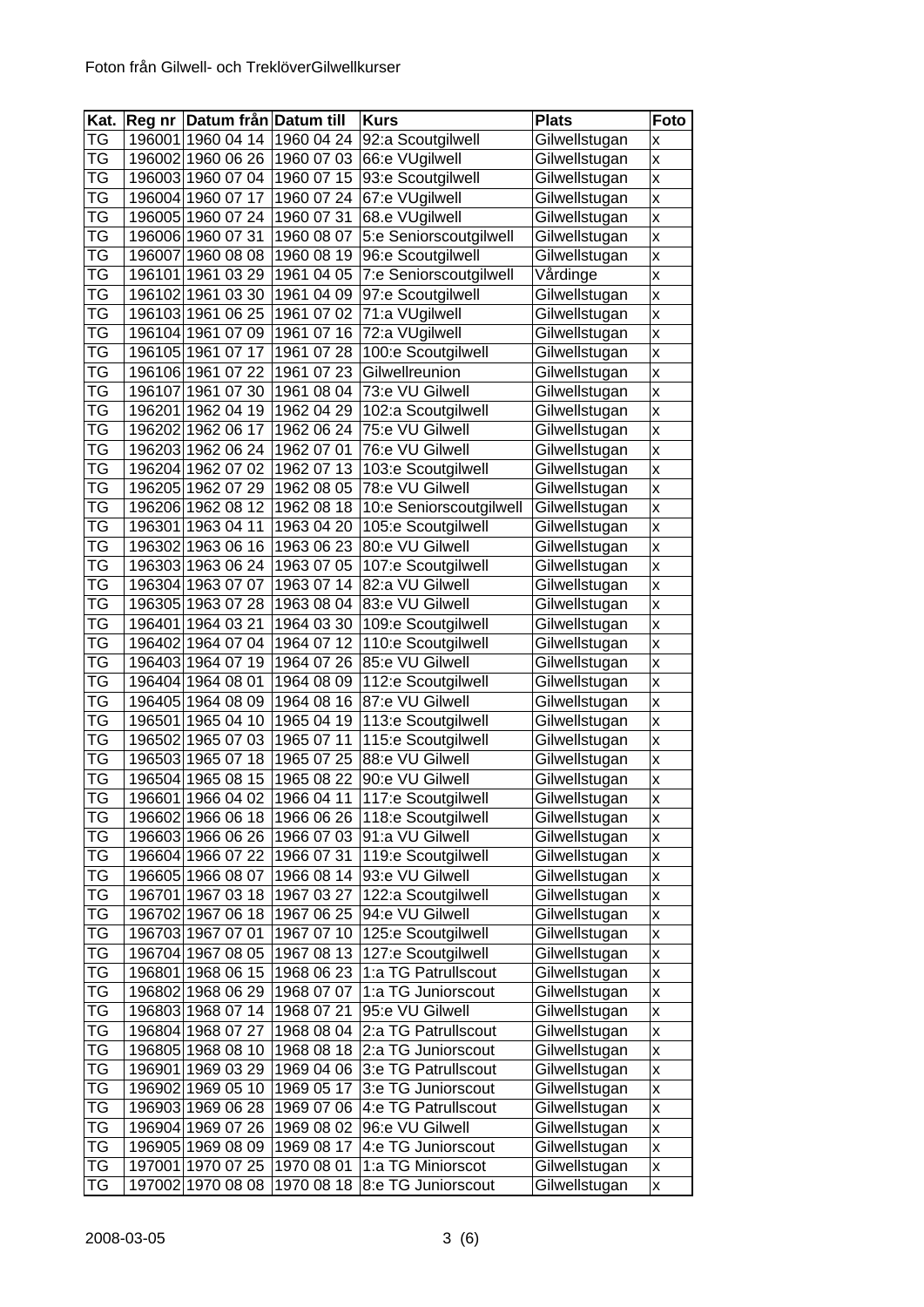| <b>TG</b><br>197003 1970 06 27<br>1970 07 05<br>6:e TG Patrullscout<br>Gilwellstugan<br>X<br>TG<br>197101 1971 04 03<br>1971 04 11<br>7:e TG Patrullscout<br>Gilwellstugan<br>X<br><b>TG</b><br>1971 06 26<br>Gilwellstugan<br>197102 1971 06 19<br><b>TG Miniorscout</b><br>X<br>TG<br>197103 1971 08 07<br>1971 08 15<br>10:e TG Juniorscout<br>Gilwellstugan<br>X<br>TG<br>197104 1971 07 03<br>1971 07 11<br>17:e TG Patrullscout<br>Gilwellstugan<br>X<br><b>TG</b><br>197201 1972 03 25<br>1973 04 02<br>20:e TG Patrullscout<br>Gilwellstugan<br>X<br>TG<br>197202 1972 06 17<br><b>TG Miniorscout</b><br>1972 06 24<br>Gilwellstugan<br>X<br>TG<br>197203 1972 07 08<br>1972 07 16<br>22:a TG Patrullscout<br>Gilwellstugan<br>X<br>TG<br>197204 1972 08 05<br>1972 08 13<br>12:e TG Juniorscout<br>Gilwellstugan<br>X<br>ТG<br>197301 1973 04 ?<br>1973 04 ?<br>25:e TG Patrullscout<br>Gilwellstugan<br>X<br>ТG<br>197302 1973 06 16<br>1973 06 24<br>13:e TG Juniorscout<br>Gilwellstugan<br>X<br>TG<br>197303 1973 06 30<br>1973 07 08<br>29:e TG Patrullscout<br>Gilwellstugan<br>$\mathsf{x}$ |  |
|-------------------------------------------------------------------------------------------------------------------------------------------------------------------------------------------------------------------------------------------------------------------------------------------------------------------------------------------------------------------------------------------------------------------------------------------------------------------------------------------------------------------------------------------------------------------------------------------------------------------------------------------------------------------------------------------------------------------------------------------------------------------------------------------------------------------------------------------------------------------------------------------------------------------------------------------------------------------------------------------------------------------------------------------------------------------------------------------------------------|--|
|                                                                                                                                                                                                                                                                                                                                                                                                                                                                                                                                                                                                                                                                                                                                                                                                                                                                                                                                                                                                                                                                                                             |  |
|                                                                                                                                                                                                                                                                                                                                                                                                                                                                                                                                                                                                                                                                                                                                                                                                                                                                                                                                                                                                                                                                                                             |  |
|                                                                                                                                                                                                                                                                                                                                                                                                                                                                                                                                                                                                                                                                                                                                                                                                                                                                                                                                                                                                                                                                                                             |  |
|                                                                                                                                                                                                                                                                                                                                                                                                                                                                                                                                                                                                                                                                                                                                                                                                                                                                                                                                                                                                                                                                                                             |  |
|                                                                                                                                                                                                                                                                                                                                                                                                                                                                                                                                                                                                                                                                                                                                                                                                                                                                                                                                                                                                                                                                                                             |  |
|                                                                                                                                                                                                                                                                                                                                                                                                                                                                                                                                                                                                                                                                                                                                                                                                                                                                                                                                                                                                                                                                                                             |  |
|                                                                                                                                                                                                                                                                                                                                                                                                                                                                                                                                                                                                                                                                                                                                                                                                                                                                                                                                                                                                                                                                                                             |  |
|                                                                                                                                                                                                                                                                                                                                                                                                                                                                                                                                                                                                                                                                                                                                                                                                                                                                                                                                                                                                                                                                                                             |  |
|                                                                                                                                                                                                                                                                                                                                                                                                                                                                                                                                                                                                                                                                                                                                                                                                                                                                                                                                                                                                                                                                                                             |  |
|                                                                                                                                                                                                                                                                                                                                                                                                                                                                                                                                                                                                                                                                                                                                                                                                                                                                                                                                                                                                                                                                                                             |  |
|                                                                                                                                                                                                                                                                                                                                                                                                                                                                                                                                                                                                                                                                                                                                                                                                                                                                                                                                                                                                                                                                                                             |  |
|                                                                                                                                                                                                                                                                                                                                                                                                                                                                                                                                                                                                                                                                                                                                                                                                                                                                                                                                                                                                                                                                                                             |  |
| TG<br>197304 1973 08 04<br>1973 08 12<br><b>TG Miniorscout</b><br>Gilwellstugan<br>X                                                                                                                                                                                                                                                                                                                                                                                                                                                                                                                                                                                                                                                                                                                                                                                                                                                                                                                                                                                                                        |  |
| TG<br>197401 1974 04 06<br>1974 04 14<br>29:e TG Patrullscout<br>Gilwellstugan<br>X                                                                                                                                                                                                                                                                                                                                                                                                                                                                                                                                                                                                                                                                                                                                                                                                                                                                                                                                                                                                                         |  |
| TG<br>197402 1974 06 26<br>1974 07 07<br>33:e TG Patrullscout<br>Gilwellstugan<br>$\mathsf{x}$                                                                                                                                                                                                                                                                                                                                                                                                                                                                                                                                                                                                                                                                                                                                                                                                                                                                                                                                                                                                              |  |
| TG<br>197403 1974 07 20<br>1974 07 28<br>14:e TG Juniorscout<br>Gilwellstugan<br>$\mathsf{x}$                                                                                                                                                                                                                                                                                                                                                                                                                                                                                                                                                                                                                                                                                                                                                                                                                                                                                                                                                                                                               |  |
| TG<br>197404 1974 08 03<br>1974 08 11<br><b>TG Miniorscout</b><br>Gilwellstugan<br>X                                                                                                                                                                                                                                                                                                                                                                                                                                                                                                                                                                                                                                                                                                                                                                                                                                                                                                                                                                                                                        |  |
| TG<br>197501 1975 03 24<br>1975 03 31<br>36:e TG Patrullscout<br>Gilwellstugan<br>X                                                                                                                                                                                                                                                                                                                                                                                                                                                                                                                                                                                                                                                                                                                                                                                                                                                                                                                                                                                                                         |  |
| <b>TG</b><br>197502 1975 06 14<br>1975 06 22<br><b>TG Miniorscout</b><br>Gilwellstugan<br>X                                                                                                                                                                                                                                                                                                                                                                                                                                                                                                                                                                                                                                                                                                                                                                                                                                                                                                                                                                                                                 |  |
| TG<br>197503 1975 07 12<br>1975 07 20<br>Gilwellstugan<br>21:a TG Juniorscout<br>X                                                                                                                                                                                                                                                                                                                                                                                                                                                                                                                                                                                                                                                                                                                                                                                                                                                                                                                                                                                                                          |  |
| TG<br>197504 1975 06 28<br>1975 07 06<br>Gilwellstugan<br>40:e TG Patrullscout<br>$\mathsf{x}$                                                                                                                                                                                                                                                                                                                                                                                                                                                                                                                                                                                                                                                                                                                                                                                                                                                                                                                                                                                                              |  |
| TG<br>197601 1976 04 10<br>1976 04 18<br>Gilwellstugan<br>43:e TG Patrullscout<br>X                                                                                                                                                                                                                                                                                                                                                                                                                                                                                                                                                                                                                                                                                                                                                                                                                                                                                                                                                                                                                         |  |
| TG<br>197602 1976 07 03<br>1976 07 11<br>45:e TG Patrullscout<br>Gilwellstugan<br>X                                                                                                                                                                                                                                                                                                                                                                                                                                                                                                                                                                                                                                                                                                                                                                                                                                                                                                                                                                                                                         |  |
| TG<br>Gilwellstugan<br>197603 1976 07 31<br>1976 08 08<br><b>TG Miniorscout</b><br>$\mathsf{x}$                                                                                                                                                                                                                                                                                                                                                                                                                                                                                                                                                                                                                                                                                                                                                                                                                                                                                                                                                                                                             |  |
| TG<br>197604 1976 07 17<br>1976 07 25<br>Gilwellstugan<br>26:e TG Juniorscout<br>X                                                                                                                                                                                                                                                                                                                                                                                                                                                                                                                                                                                                                                                                                                                                                                                                                                                                                                                                                                                                                          |  |
| TG<br>197701 1977 04 02<br>46:e TG Patrullscout<br>Gilwellstugan<br>1977 04 10<br>$\mathsf{x}$                                                                                                                                                                                                                                                                                                                                                                                                                                                                                                                                                                                                                                                                                                                                                                                                                                                                                                                                                                                                              |  |
| TG<br>Gilwellstugan<br>197702 1977 06 18<br>1977 06 26<br>28:e TG Juniorscout<br>$\mathsf{x}$                                                                                                                                                                                                                                                                                                                                                                                                                                                                                                                                                                                                                                                                                                                                                                                                                                                                                                                                                                                                               |  |
| TG<br>197703 1977 07 02<br>1977 07 10<br><b>TG Miniorscout</b><br>Gilwellstugan<br>X                                                                                                                                                                                                                                                                                                                                                                                                                                                                                                                                                                                                                                                                                                                                                                                                                                                                                                                                                                                                                        |  |
| TG<br>197704 1977 07<br>16<br>1977 07 24<br>Gilwellstugan<br>47:e TG Patrullscout<br>X                                                                                                                                                                                                                                                                                                                                                                                                                                                                                                                                                                                                                                                                                                                                                                                                                                                                                                                                                                                                                      |  |
| TG<br>197801 1978 03 18<br>1978 03 26<br>48:e TG Patrullscout<br>Gilwellstugan<br>X                                                                                                                                                                                                                                                                                                                                                                                                                                                                                                                                                                                                                                                                                                                                                                                                                                                                                                                                                                                                                         |  |
| <b>TG</b><br>197802 1978 07 08<br>1978 07 16<br><b>TG Juniorsscout</b><br>Gilwellstugan<br>X                                                                                                                                                                                                                                                                                                                                                                                                                                                                                                                                                                                                                                                                                                                                                                                                                                                                                                                                                                                                                |  |
| TG<br>197803 1978 07 29<br>49:e TG Patrullscout<br>1978 08 06<br>Gilwellstugan<br>X                                                                                                                                                                                                                                                                                                                                                                                                                                                                                                                                                                                                                                                                                                                                                                                                                                                                                                                                                                                                                         |  |
| TG<br>197901 1979 04 07<br>1979 04 15<br>50:e TG Patrullscout<br>Kungshol<br>X                                                                                                                                                                                                                                                                                                                                                                                                                                                                                                                                                                                                                                                                                                                                                                                                                                                                                                                                                                                                                              |  |
| ТG<br>1979 06 24<br>197902 1979 06 16<br><b>TG Juniorscout</b><br>Gilwellstugan<br>X                                                                                                                                                                                                                                                                                                                                                                                                                                                                                                                                                                                                                                                                                                                                                                                                                                                                                                                                                                                                                        |  |
| <b>TG</b><br>197903 1979 06 30<br>1979 07 08 51:a TG Patrullscout<br>Gilwellstugan<br>X                                                                                                                                                                                                                                                                                                                                                                                                                                                                                                                                                                                                                                                                                                                                                                                                                                                                                                                                                                                                                     |  |
| TG<br>197904 1979 07 28<br>1979 08 05<br><b>TG Miniorscout</b><br>Gilwellstugan<br>X                                                                                                                                                                                                                                                                                                                                                                                                                                                                                                                                                                                                                                                                                                                                                                                                                                                                                                                                                                                                                        |  |
| TG<br>Gilwellstugan<br>198001 1980 03 29<br>1980 04 06<br>52:a TG Patrullscout<br>X                                                                                                                                                                                                                                                                                                                                                                                                                                                                                                                                                                                                                                                                                                                                                                                                                                                                                                                                                                                                                         |  |
| TG<br>198002 1980 06 28<br>1980 07 06<br><b>TG Minorscout</b><br>Gilwellstugan<br>Χ                                                                                                                                                                                                                                                                                                                                                                                                                                                                                                                                                                                                                                                                                                                                                                                                                                                                                                                                                                                                                         |  |
| TG<br>198003 1980 07 12<br>1980 07 20<br>53:e TG Patrullscout<br>Gilwellstugan<br>X                                                                                                                                                                                                                                                                                                                                                                                                                                                                                                                                                                                                                                                                                                                                                                                                                                                                                                                                                                                                                         |  |
| TG<br>198004 1980 07 26<br>1980 08 02<br><b>TG Juniorscout</b><br>Gilwellstugan<br>X                                                                                                                                                                                                                                                                                                                                                                                                                                                                                                                                                                                                                                                                                                                                                                                                                                                                                                                                                                                                                        |  |
| TG<br>1980 10 18<br>198005 1980 10 11<br><b>TG Alla Grenar</b><br>Gilwellstugan<br>X                                                                                                                                                                                                                                                                                                                                                                                                                                                                                                                                                                                                                                                                                                                                                                                                                                                                                                                                                                                                                        |  |
| TG<br>198101 1981 06 27<br>1981 07 05<br>55:e TG Patrullscout<br>Gilwellstugan<br>X                                                                                                                                                                                                                                                                                                                                                                                                                                                                                                                                                                                                                                                                                                                                                                                                                                                                                                                                                                                                                         |  |
| TG<br>198102 1981 07 11<br>1981 07 19<br>Gilwellstugan<br>TGJuniorscout<br>X                                                                                                                                                                                                                                                                                                                                                                                                                                                                                                                                                                                                                                                                                                                                                                                                                                                                                                                                                                                                                                |  |
| TG<br>198103 1981 07 25<br>1981 08 02<br><b>TG Miniorscout</b><br>Gilwellstugan<br>X                                                                                                                                                                                                                                                                                                                                                                                                                                                                                                                                                                                                                                                                                                                                                                                                                                                                                                                                                                                                                        |  |
| TG<br>198104 1981 09 26<br>1981 10 04<br><b>TG Alla Grenar</b><br>Gilwellstugan<br>X                                                                                                                                                                                                                                                                                                                                                                                                                                                                                                                                                                                                                                                                                                                                                                                                                                                                                                                                                                                                                        |  |
| ТG<br>198105 1981 04 11<br>1981 04 19<br>54:e TG Patrullscout<br>Gilwellstugan<br>X                                                                                                                                                                                                                                                                                                                                                                                                                                                                                                                                                                                                                                                                                                                                                                                                                                                                                                                                                                                                                         |  |
| ТG<br>198201 1982 04 03<br>1982 04 11<br>56:e TG Patrullscout<br>Gilwellstugan<br>X                                                                                                                                                                                                                                                                                                                                                                                                                                                                                                                                                                                                                                                                                                                                                                                                                                                                                                                                                                                                                         |  |
| ТG<br>198202 1982 08 07<br>1982 08 15<br><b>TG Miniorscout</b><br>Gilwellstugan<br>X                                                                                                                                                                                                                                                                                                                                                                                                                                                                                                                                                                                                                                                                                                                                                                                                                                                                                                                                                                                                                        |  |
| ТG<br>198203 1982 09 25<br>1982 10 03<br>TG Alla grenar<br>Gilwellstugan<br>X                                                                                                                                                                                                                                                                                                                                                                                                                                                                                                                                                                                                                                                                                                                                                                                                                                                                                                                                                                                                                               |  |
| TG<br><b>NEJ</b><br>1982 07 24<br>1982 08 01<br><b>TG Juniorscout</b><br>Gilwellstugan                                                                                                                                                                                                                                                                                                                                                                                                                                                                                                                                                                                                                                                                                                                                                                                                                                                                                                                                                                                                                      |  |
| TG<br>1983 03 26<br>1983 04 03<br>57:e TG Patrullscout<br>Gilwellstugan<br>198301<br>Χ                                                                                                                                                                                                                                                                                                                                                                                                                                                                                                                                                                                                                                                                                                                                                                                                                                                                                                                                                                                                                      |  |
| <b>TG</b><br>1983 07 30<br>58:e TG Patrullscout<br>Gilwellstugan<br>198302<br>1983 08 07<br>$\pmb{\mathsf{X}}$                                                                                                                                                                                                                                                                                                                                                                                                                                                                                                                                                                                                                                                                                                                                                                                                                                                                                                                                                                                              |  |
| TG<br>198303<br>1983 Delad<br><b>TG Norr Alla Grenar</b><br>Gålsjö<br>Χ                                                                                                                                                                                                                                                                                                                                                                                                                                                                                                                                                                                                                                                                                                                                                                                                                                                                                                                                                                                                                                     |  |
| ΤG<br><b>NEJ</b><br>1983 07 02<br>1983 07 10<br><b>TG Juniorscout</b><br>Gilwellstugan                                                                                                                                                                                                                                                                                                                                                                                                                                                                                                                                                                                                                                                                                                                                                                                                                                                                                                                                                                                                                      |  |
| TG<br>Gilwellstugan<br><b>NEJ</b><br>1983 07 16<br>1983 07 24<br><b>TG Miniorscout</b>                                                                                                                                                                                                                                                                                                                                                                                                                                                                                                                                                                                                                                                                                                                                                                                                                                                                                                                                                                                                                      |  |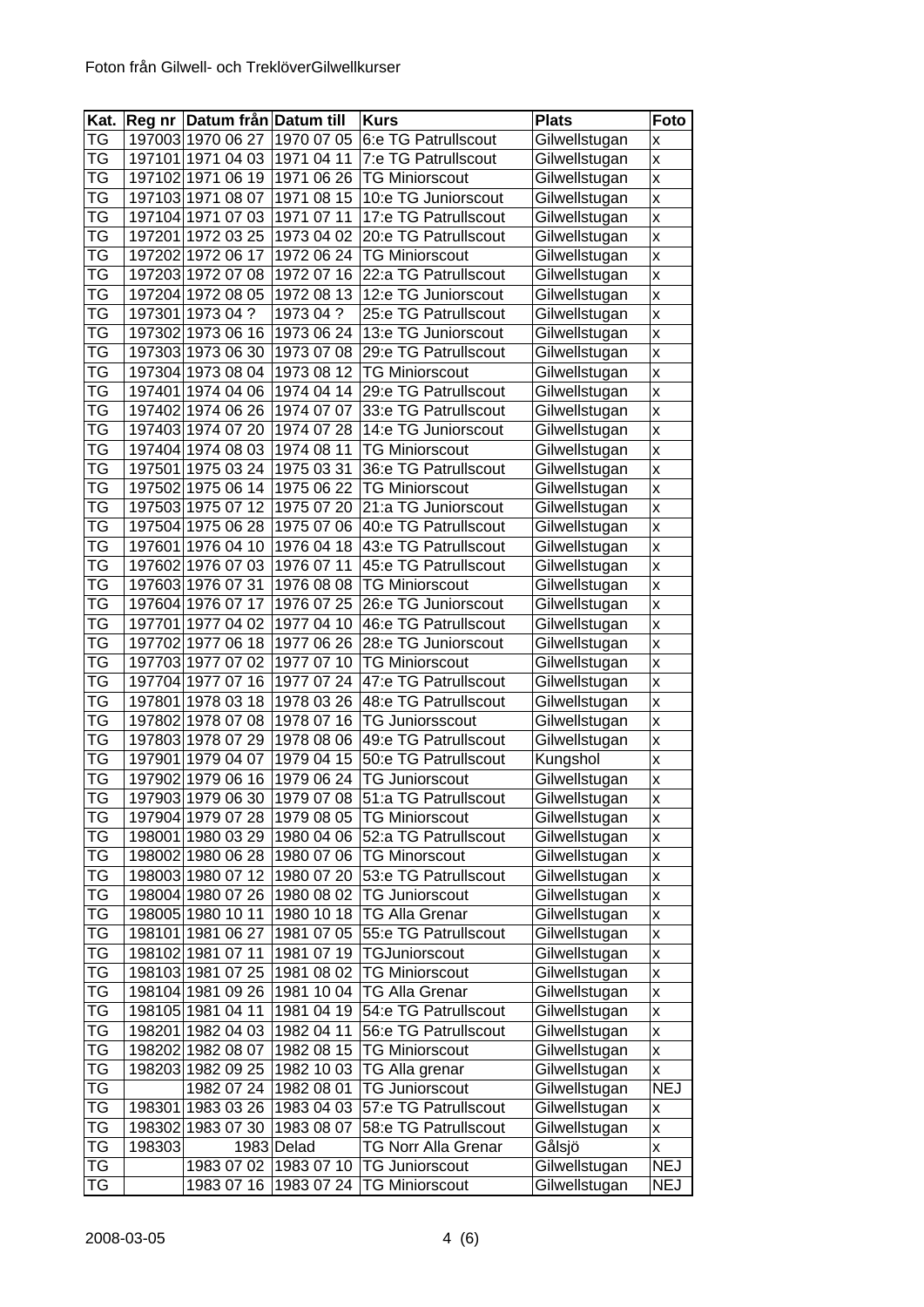| TG<br>198304 1983 09 24<br>1983 10 02<br><b>TG Alla Grenar</b><br>Gilwellstugan<br>X<br>ТG<br>1984 04 22 59:e TG Patrullscout<br>198401 1984 04 14<br>Gilwellstugan<br>$\pmb{\mathsf{X}}$<br><b>TG Minior/Juniorscout</b><br>Gilwellstugan<br>$\mathsf{x}$<br>TG<br>198402 1984 07 14<br>1984 07 22<br>TG<br><b>TG Alla Grenar</b><br>Gilwellstugan<br>198403 1984 09 22<br>1984 09 30<br>$\mathsf{x}$<br><b>NEJ</b><br>ТG<br>1984 06 30<br>1984 07 08<br><b>TG Patrull/seniorscout</b><br>Gilwellstugan<br>ТG<br>198501 1985 03 30<br>1985 04 07<br>Gilwellstugan<br>60:e TG Patrullscout<br>X<br>TG<br>198502 1985 07 27<br>1985 08 04<br><b>TG Minior/Juniorscout</b><br>Gilwellstugan<br>X<br>TG<br>$1985$ maj/aug<br>Gilwellstugan<br>$\mathsf{x}$<br>198503<br><b>TG Alla Grenar Delad</b><br>ТG<br>198504 1985 09 21<br>1985 09 29<br>$\mathsf{x}$<br>TG Alla Grenar Höst<br>Gilwellstugan<br>ТG<br>198601 1986 09 27<br>1986 10 05<br>Gilwellstugan<br>TG Alla Grenar Höst<br>$\mathsf{x}$<br>ТG<br>1986 03 30<br><b>TG Patrull/Seniorscout</b><br>198602 1986 03 22<br>Gilwellstugan<br>$\mathsf{x}$<br>ТG<br>maj/aug<br>198701<br>1987<br><b>TG Alla Grenar Delad</b><br>Gilwellstugan<br>$\mathsf{x}$<br>ТG<br>198702 1987 09 05<br>1987 09 12<br>2:a TG Sjöscout<br>Vindalsö<br>X<br>ТG<br>$\mathsf{x}$<br>198703 1987 09 26<br>1987 10 04<br>TG Alla Grenar Höst<br>Gilwellstugan<br>ТG<br>Påsk<br>198704<br>1987<br><b>TG Patrull/Seniorscout</b><br>Gilwellstugan<br>X<br><b>NEJ</b><br>TG<br>1987 06 27<br>Gilwellstugan<br>1987 07 05<br><b>TG Minior/Juniorscout</b><br>ТG<br>198801<br>1988 maj/sept<br><b>TG Delad Norr</b><br>Gålsjö<br>$\pmb{\mathsf{X}}$<br>ТG<br>1988 Påsk<br>198802<br><b>TG Patrull/Seniorscout</b><br>Gilwellstugan<br>$\mathsf{x}$<br>ТG<br>198803 1988 09 24<br>1988 10 02<br>Gilwellstugan<br>$\mathsf{x}$<br>TG Alla Grenar Höst<br>ТG<br>198901<br>1989 Påsk<br>Gilwellstugan<br>$\mathsf{x}$<br>Senior- o Patrulsscout<br>TG<br>198902 1989 07 01<br>1987 07 09<br><b>TG Juniorscout</b><br>Gilwellstugan<br>$\pmb{\mathsf{X}}$<br>ТG<br>$\mathsf{x}$<br>198903 1989 09 16<br>3:e TG Sjöscout<br>Vindalsö<br>1989 09 23<br>ТG<br>198904 1989 09 23<br>1989 10 01<br>TG Alla Grenar Höst<br>Gilwellstugan<br>$\pmb{\mathsf{X}}$<br>ТG<br><b>NEJ</b><br>1989 05 07<br>1989 04 29<br><b>TG Miniorscout</b><br>Gilwellstugan<br>ТG<br>199001 1990 04 07<br>1990 04 15<br>Gilwellstugan<br>TG Påsk<br>$\pmb{\mathsf{x}}$<br>ТG<br>1990 maj/sept<br><b>TG Delad</b><br>Gilwellstugan<br>199002<br>X<br>TG<br>199003 1990 09 22<br>1990 09 30<br>TG Höst<br>Gilwellstugan<br>$\mathsf{x}$<br>TG<br>199004 1990 09 22<br>1990 09 30<br><b>TG Alla Grenar</b><br>Vässarö<br>$\mathsf{x}$<br>TG<br>1991 07 07<br>199101 1991 06 29<br><b>TG Seniorscout</b><br>Kopparbo<br>X<br>TG<br>199102 1991 09 07<br>1991 09 14<br>4:e TG Sjöscout<br>Vindalsö<br>$\mathsf{x}$<br>199104 1991 09 14<br>ТG<br>1991 09 22<br><b>TG Juniorscout</b><br>Gilwellstugan<br>$\mathsf{x}$<br>TG<br>199103 1991 03 23<br>1991 03 31<br>62:a TG Patrullscout<br>Gilwellstugan<br>X<br>TG<br>199201 1992 04 11 1992 04 19<br>TG Påsk<br>Gilwellstugan<br>$\pmb{\mathsf{X}}$<br>$\mathsf{x}$<br>ТG<br>1992 maj/aug<br><b>TG Delad</b><br>Gilwellstugan<br>199202<br><b>TG</b><br>199203 1992 06 27 1992 07 05<br><b>TG Miniorscout</b><br>Gilwellstugan<br>$\overline{\mathsf{x}}$<br>ТG<br>199204 1992 09 19 1992 09 27<br>TG Höst<br>Gilwellstugan<br>X<br>ТG<br>Gilwellstugan<br>1993 maj/sept<br><b>TG Delad</b><br>199301<br>X<br>TG<br>199302 1993 09 18<br>1993 09 26<br>TG Höst<br>Gilwellstugan<br>$\pmb{\mathsf{X}}$<br>Gilwellstugan<br>ТG<br>1993 04 11<br><b>TG Påsk</b><br>199303 1993 04 03<br>$\pmb{\mathsf{X}}$<br>TG<br>199401<br>1994 maj/sept<br><b>TG Delad</b><br>Gilwellstugan<br>$\pmb{\mathsf{x}}$<br>TG<br>199402 1994 09 03<br>1994 09 11<br>Vindalsö<br>5:e TG Sjöscout<br>$\pmb{\mathsf{x}}$<br>ТG<br>199403 1994 09 24<br>1994 10 02<br>TG Höst<br>Gilwellstugan<br>$\pmb{\mathsf{X}}$<br>ТG<br>199404 1994 03 23<br>1993 04 03<br>TG Påsk<br>Gilwellstugan<br>$\pmb{\mathsf{x}}$<br>$T\overline{G}$<br><b>TG KAS</b><br>Kjesäter<br><b>NEJ</b><br>1994 04 11<br>1994 04 14<br>1995 04 16<br>Gilwellstugan<br>ТG<br>199501 1995 04 08<br>TG Påsk<br>Χ<br>TG<br>1995 maj/sept<br><b>TG Delad</b><br>Gilwellstugan<br>199502<br>X<br>TG<br>199503 1995 09 23<br>1995 10 01<br>TG Höst<br>Gilwellstugan<br>$\pmb{\mathsf{x}}$<br>ТG<br>199601<br>1996 maj/sept<br>Gilwellstugan<br>TG Delad<br>X<br>ТG<br><b>NEJ</b><br>Gilwellstugan<br>1996 Påsk<br>TG Påsk<br>ТG<br>199701<br>1997 maj/sept<br>TG Delad<br>Gilwellstugan<br>X<br>ТG<br>199702 1997 09 13<br><b>TG Fjäll</b><br>Nulltjärn<br>1997 09 21<br>$\pmb{\mathsf{x}}$<br>ТG<br>199703 1997 03 22<br>1997 03 30<br>TG Påsk<br>Gilwellstugan<br>$\pmb{\mathsf{X}}$<br>TG<br><b>NEJ</b><br>1997 05 01<br>1997 05 04<br>Gilwellstugan<br>TG kom igen<br>TG<br>199801 1998 04 04<br>1998 04 12<br>TG Påsk<br>Gilwellstugan<br>Χ<br>1998 maj/sept | Kat. |        | Reg nr Datum från Datum till | <b>Kurs</b>     | <b>Plats</b>  | Foto               |
|---------------------------------------------------------------------------------------------------------------------------------------------------------------------------------------------------------------------------------------------------------------------------------------------------------------------------------------------------------------------------------------------------------------------------------------------------------------------------------------------------------------------------------------------------------------------------------------------------------------------------------------------------------------------------------------------------------------------------------------------------------------------------------------------------------------------------------------------------------------------------------------------------------------------------------------------------------------------------------------------------------------------------------------------------------------------------------------------------------------------------------------------------------------------------------------------------------------------------------------------------------------------------------------------------------------------------------------------------------------------------------------------------------------------------------------------------------------------------------------------------------------------------------------------------------------------------------------------------------------------------------------------------------------------------------------------------------------------------------------------------------------------------------------------------------------------------------------------------------------------------------------------------------------------------------------------------------------------------------------------------------------------------------------------------------------------------------------------------------------------------------------------------------------------------------------------------------------------------------------------------------------------------------------------------------------------------------------------------------------------------------------------------------------------------------------------------------------------------------------------------------------------------------------------------------------------------------------------------------------------------------------------------------------------------------------------------------------------------------------------------------------------------------------------------------------------------------------------------------------------------------------------------------------------------------------------------------------------------------------------------------------------------------------------------------------------------------------------------------------------------------------------------------------------------------------------------------------------------------------------------------------------------------------------------------------------------------------------------------------------------------------------------------------------------------------------------------------------------------------------------------------------------------------------------------------------------------------------------------------------------------------------------------------------------------------------------------------------------------------------------------------------------------------------------------------------------------------------------------------------------------------------------------------------------------------------------------------------------------------------------------------------------------------------------------------------------------------------------------------------------------------------------------------------------------------------------------------------------------------------------------------------------------------------------------------------------------------------------------------------------------------------------------------------------------------------------------------------------------------------------------------------------------------------------------------------------------------------------------------------------------------------------------------------------------------------------------------------------------------------------------------------------------------------------------------------------------------------------------------------------------------------------------------------------------------------------------------------------------------------------------------------------------------------------|------|--------|------------------------------|-----------------|---------------|--------------------|
|                                                                                                                                                                                                                                                                                                                                                                                                                                                                                                                                                                                                                                                                                                                                                                                                                                                                                                                                                                                                                                                                                                                                                                                                                                                                                                                                                                                                                                                                                                                                                                                                                                                                                                                                                                                                                                                                                                                                                                                                                                                                                                                                                                                                                                                                                                                                                                                                                                                                                                                                                                                                                                                                                                                                                                                                                                                                                                                                                                                                                                                                                                                                                                                                                                                                                                                                                                                                                                                                                                                                                                                                                                                                                                                                                                                                                                                                                                                                                                                                                                                                                                                                                                                                                                                                                                                                                                                                                                                                                                                                                                                                                                                                                                                                                                                                                                                                                                                                                                                                                                                   |      |        |                              |                 |               |                    |
|                                                                                                                                                                                                                                                                                                                                                                                                                                                                                                                                                                                                                                                                                                                                                                                                                                                                                                                                                                                                                                                                                                                                                                                                                                                                                                                                                                                                                                                                                                                                                                                                                                                                                                                                                                                                                                                                                                                                                                                                                                                                                                                                                                                                                                                                                                                                                                                                                                                                                                                                                                                                                                                                                                                                                                                                                                                                                                                                                                                                                                                                                                                                                                                                                                                                                                                                                                                                                                                                                                                                                                                                                                                                                                                                                                                                                                                                                                                                                                                                                                                                                                                                                                                                                                                                                                                                                                                                                                                                                                                                                                                                                                                                                                                                                                                                                                                                                                                                                                                                                                                   |      |        |                              |                 |               |                    |
|                                                                                                                                                                                                                                                                                                                                                                                                                                                                                                                                                                                                                                                                                                                                                                                                                                                                                                                                                                                                                                                                                                                                                                                                                                                                                                                                                                                                                                                                                                                                                                                                                                                                                                                                                                                                                                                                                                                                                                                                                                                                                                                                                                                                                                                                                                                                                                                                                                                                                                                                                                                                                                                                                                                                                                                                                                                                                                                                                                                                                                                                                                                                                                                                                                                                                                                                                                                                                                                                                                                                                                                                                                                                                                                                                                                                                                                                                                                                                                                                                                                                                                                                                                                                                                                                                                                                                                                                                                                                                                                                                                                                                                                                                                                                                                                                                                                                                                                                                                                                                                                   |      |        |                              |                 |               |                    |
|                                                                                                                                                                                                                                                                                                                                                                                                                                                                                                                                                                                                                                                                                                                                                                                                                                                                                                                                                                                                                                                                                                                                                                                                                                                                                                                                                                                                                                                                                                                                                                                                                                                                                                                                                                                                                                                                                                                                                                                                                                                                                                                                                                                                                                                                                                                                                                                                                                                                                                                                                                                                                                                                                                                                                                                                                                                                                                                                                                                                                                                                                                                                                                                                                                                                                                                                                                                                                                                                                                                                                                                                                                                                                                                                                                                                                                                                                                                                                                                                                                                                                                                                                                                                                                                                                                                                                                                                                                                                                                                                                                                                                                                                                                                                                                                                                                                                                                                                                                                                                                                   |      |        |                              |                 |               |                    |
|                                                                                                                                                                                                                                                                                                                                                                                                                                                                                                                                                                                                                                                                                                                                                                                                                                                                                                                                                                                                                                                                                                                                                                                                                                                                                                                                                                                                                                                                                                                                                                                                                                                                                                                                                                                                                                                                                                                                                                                                                                                                                                                                                                                                                                                                                                                                                                                                                                                                                                                                                                                                                                                                                                                                                                                                                                                                                                                                                                                                                                                                                                                                                                                                                                                                                                                                                                                                                                                                                                                                                                                                                                                                                                                                                                                                                                                                                                                                                                                                                                                                                                                                                                                                                                                                                                                                                                                                                                                                                                                                                                                                                                                                                                                                                                                                                                                                                                                                                                                                                                                   |      |        |                              |                 |               |                    |
|                                                                                                                                                                                                                                                                                                                                                                                                                                                                                                                                                                                                                                                                                                                                                                                                                                                                                                                                                                                                                                                                                                                                                                                                                                                                                                                                                                                                                                                                                                                                                                                                                                                                                                                                                                                                                                                                                                                                                                                                                                                                                                                                                                                                                                                                                                                                                                                                                                                                                                                                                                                                                                                                                                                                                                                                                                                                                                                                                                                                                                                                                                                                                                                                                                                                                                                                                                                                                                                                                                                                                                                                                                                                                                                                                                                                                                                                                                                                                                                                                                                                                                                                                                                                                                                                                                                                                                                                                                                                                                                                                                                                                                                                                                                                                                                                                                                                                                                                                                                                                                                   |      |        |                              |                 |               |                    |
|                                                                                                                                                                                                                                                                                                                                                                                                                                                                                                                                                                                                                                                                                                                                                                                                                                                                                                                                                                                                                                                                                                                                                                                                                                                                                                                                                                                                                                                                                                                                                                                                                                                                                                                                                                                                                                                                                                                                                                                                                                                                                                                                                                                                                                                                                                                                                                                                                                                                                                                                                                                                                                                                                                                                                                                                                                                                                                                                                                                                                                                                                                                                                                                                                                                                                                                                                                                                                                                                                                                                                                                                                                                                                                                                                                                                                                                                                                                                                                                                                                                                                                                                                                                                                                                                                                                                                                                                                                                                                                                                                                                                                                                                                                                                                                                                                                                                                                                                                                                                                                                   |      |        |                              |                 |               |                    |
|                                                                                                                                                                                                                                                                                                                                                                                                                                                                                                                                                                                                                                                                                                                                                                                                                                                                                                                                                                                                                                                                                                                                                                                                                                                                                                                                                                                                                                                                                                                                                                                                                                                                                                                                                                                                                                                                                                                                                                                                                                                                                                                                                                                                                                                                                                                                                                                                                                                                                                                                                                                                                                                                                                                                                                                                                                                                                                                                                                                                                                                                                                                                                                                                                                                                                                                                                                                                                                                                                                                                                                                                                                                                                                                                                                                                                                                                                                                                                                                                                                                                                                                                                                                                                                                                                                                                                                                                                                                                                                                                                                                                                                                                                                                                                                                                                                                                                                                                                                                                                                                   |      |        |                              |                 |               |                    |
|                                                                                                                                                                                                                                                                                                                                                                                                                                                                                                                                                                                                                                                                                                                                                                                                                                                                                                                                                                                                                                                                                                                                                                                                                                                                                                                                                                                                                                                                                                                                                                                                                                                                                                                                                                                                                                                                                                                                                                                                                                                                                                                                                                                                                                                                                                                                                                                                                                                                                                                                                                                                                                                                                                                                                                                                                                                                                                                                                                                                                                                                                                                                                                                                                                                                                                                                                                                                                                                                                                                                                                                                                                                                                                                                                                                                                                                                                                                                                                                                                                                                                                                                                                                                                                                                                                                                                                                                                                                                                                                                                                                                                                                                                                                                                                                                                                                                                                                                                                                                                                                   |      |        |                              |                 |               |                    |
|                                                                                                                                                                                                                                                                                                                                                                                                                                                                                                                                                                                                                                                                                                                                                                                                                                                                                                                                                                                                                                                                                                                                                                                                                                                                                                                                                                                                                                                                                                                                                                                                                                                                                                                                                                                                                                                                                                                                                                                                                                                                                                                                                                                                                                                                                                                                                                                                                                                                                                                                                                                                                                                                                                                                                                                                                                                                                                                                                                                                                                                                                                                                                                                                                                                                                                                                                                                                                                                                                                                                                                                                                                                                                                                                                                                                                                                                                                                                                                                                                                                                                                                                                                                                                                                                                                                                                                                                                                                                                                                                                                                                                                                                                                                                                                                                                                                                                                                                                                                                                                                   |      |        |                              |                 |               |                    |
|                                                                                                                                                                                                                                                                                                                                                                                                                                                                                                                                                                                                                                                                                                                                                                                                                                                                                                                                                                                                                                                                                                                                                                                                                                                                                                                                                                                                                                                                                                                                                                                                                                                                                                                                                                                                                                                                                                                                                                                                                                                                                                                                                                                                                                                                                                                                                                                                                                                                                                                                                                                                                                                                                                                                                                                                                                                                                                                                                                                                                                                                                                                                                                                                                                                                                                                                                                                                                                                                                                                                                                                                                                                                                                                                                                                                                                                                                                                                                                                                                                                                                                                                                                                                                                                                                                                                                                                                                                                                                                                                                                                                                                                                                                                                                                                                                                                                                                                                                                                                                                                   |      |        |                              |                 |               |                    |
|                                                                                                                                                                                                                                                                                                                                                                                                                                                                                                                                                                                                                                                                                                                                                                                                                                                                                                                                                                                                                                                                                                                                                                                                                                                                                                                                                                                                                                                                                                                                                                                                                                                                                                                                                                                                                                                                                                                                                                                                                                                                                                                                                                                                                                                                                                                                                                                                                                                                                                                                                                                                                                                                                                                                                                                                                                                                                                                                                                                                                                                                                                                                                                                                                                                                                                                                                                                                                                                                                                                                                                                                                                                                                                                                                                                                                                                                                                                                                                                                                                                                                                                                                                                                                                                                                                                                                                                                                                                                                                                                                                                                                                                                                                                                                                                                                                                                                                                                                                                                                                                   |      |        |                              |                 |               |                    |
|                                                                                                                                                                                                                                                                                                                                                                                                                                                                                                                                                                                                                                                                                                                                                                                                                                                                                                                                                                                                                                                                                                                                                                                                                                                                                                                                                                                                                                                                                                                                                                                                                                                                                                                                                                                                                                                                                                                                                                                                                                                                                                                                                                                                                                                                                                                                                                                                                                                                                                                                                                                                                                                                                                                                                                                                                                                                                                                                                                                                                                                                                                                                                                                                                                                                                                                                                                                                                                                                                                                                                                                                                                                                                                                                                                                                                                                                                                                                                                                                                                                                                                                                                                                                                                                                                                                                                                                                                                                                                                                                                                                                                                                                                                                                                                                                                                                                                                                                                                                                                                                   |      |        |                              |                 |               |                    |
|                                                                                                                                                                                                                                                                                                                                                                                                                                                                                                                                                                                                                                                                                                                                                                                                                                                                                                                                                                                                                                                                                                                                                                                                                                                                                                                                                                                                                                                                                                                                                                                                                                                                                                                                                                                                                                                                                                                                                                                                                                                                                                                                                                                                                                                                                                                                                                                                                                                                                                                                                                                                                                                                                                                                                                                                                                                                                                                                                                                                                                                                                                                                                                                                                                                                                                                                                                                                                                                                                                                                                                                                                                                                                                                                                                                                                                                                                                                                                                                                                                                                                                                                                                                                                                                                                                                                                                                                                                                                                                                                                                                                                                                                                                                                                                                                                                                                                                                                                                                                                                                   |      |        |                              |                 |               |                    |
|                                                                                                                                                                                                                                                                                                                                                                                                                                                                                                                                                                                                                                                                                                                                                                                                                                                                                                                                                                                                                                                                                                                                                                                                                                                                                                                                                                                                                                                                                                                                                                                                                                                                                                                                                                                                                                                                                                                                                                                                                                                                                                                                                                                                                                                                                                                                                                                                                                                                                                                                                                                                                                                                                                                                                                                                                                                                                                                                                                                                                                                                                                                                                                                                                                                                                                                                                                                                                                                                                                                                                                                                                                                                                                                                                                                                                                                                                                                                                                                                                                                                                                                                                                                                                                                                                                                                                                                                                                                                                                                                                                                                                                                                                                                                                                                                                                                                                                                                                                                                                                                   |      |        |                              |                 |               |                    |
|                                                                                                                                                                                                                                                                                                                                                                                                                                                                                                                                                                                                                                                                                                                                                                                                                                                                                                                                                                                                                                                                                                                                                                                                                                                                                                                                                                                                                                                                                                                                                                                                                                                                                                                                                                                                                                                                                                                                                                                                                                                                                                                                                                                                                                                                                                                                                                                                                                                                                                                                                                                                                                                                                                                                                                                                                                                                                                                                                                                                                                                                                                                                                                                                                                                                                                                                                                                                                                                                                                                                                                                                                                                                                                                                                                                                                                                                                                                                                                                                                                                                                                                                                                                                                                                                                                                                                                                                                                                                                                                                                                                                                                                                                                                                                                                                                                                                                                                                                                                                                                                   |      |        |                              |                 |               |                    |
|                                                                                                                                                                                                                                                                                                                                                                                                                                                                                                                                                                                                                                                                                                                                                                                                                                                                                                                                                                                                                                                                                                                                                                                                                                                                                                                                                                                                                                                                                                                                                                                                                                                                                                                                                                                                                                                                                                                                                                                                                                                                                                                                                                                                                                                                                                                                                                                                                                                                                                                                                                                                                                                                                                                                                                                                                                                                                                                                                                                                                                                                                                                                                                                                                                                                                                                                                                                                                                                                                                                                                                                                                                                                                                                                                                                                                                                                                                                                                                                                                                                                                                                                                                                                                                                                                                                                                                                                                                                                                                                                                                                                                                                                                                                                                                                                                                                                                                                                                                                                                                                   |      |        |                              |                 |               |                    |
|                                                                                                                                                                                                                                                                                                                                                                                                                                                                                                                                                                                                                                                                                                                                                                                                                                                                                                                                                                                                                                                                                                                                                                                                                                                                                                                                                                                                                                                                                                                                                                                                                                                                                                                                                                                                                                                                                                                                                                                                                                                                                                                                                                                                                                                                                                                                                                                                                                                                                                                                                                                                                                                                                                                                                                                                                                                                                                                                                                                                                                                                                                                                                                                                                                                                                                                                                                                                                                                                                                                                                                                                                                                                                                                                                                                                                                                                                                                                                                                                                                                                                                                                                                                                                                                                                                                                                                                                                                                                                                                                                                                                                                                                                                                                                                                                                                                                                                                                                                                                                                                   |      |        |                              |                 |               |                    |
|                                                                                                                                                                                                                                                                                                                                                                                                                                                                                                                                                                                                                                                                                                                                                                                                                                                                                                                                                                                                                                                                                                                                                                                                                                                                                                                                                                                                                                                                                                                                                                                                                                                                                                                                                                                                                                                                                                                                                                                                                                                                                                                                                                                                                                                                                                                                                                                                                                                                                                                                                                                                                                                                                                                                                                                                                                                                                                                                                                                                                                                                                                                                                                                                                                                                                                                                                                                                                                                                                                                                                                                                                                                                                                                                                                                                                                                                                                                                                                                                                                                                                                                                                                                                                                                                                                                                                                                                                                                                                                                                                                                                                                                                                                                                                                                                                                                                                                                                                                                                                                                   |      |        |                              |                 |               |                    |
|                                                                                                                                                                                                                                                                                                                                                                                                                                                                                                                                                                                                                                                                                                                                                                                                                                                                                                                                                                                                                                                                                                                                                                                                                                                                                                                                                                                                                                                                                                                                                                                                                                                                                                                                                                                                                                                                                                                                                                                                                                                                                                                                                                                                                                                                                                                                                                                                                                                                                                                                                                                                                                                                                                                                                                                                                                                                                                                                                                                                                                                                                                                                                                                                                                                                                                                                                                                                                                                                                                                                                                                                                                                                                                                                                                                                                                                                                                                                                                                                                                                                                                                                                                                                                                                                                                                                                                                                                                                                                                                                                                                                                                                                                                                                                                                                                                                                                                                                                                                                                                                   |      |        |                              |                 |               |                    |
|                                                                                                                                                                                                                                                                                                                                                                                                                                                                                                                                                                                                                                                                                                                                                                                                                                                                                                                                                                                                                                                                                                                                                                                                                                                                                                                                                                                                                                                                                                                                                                                                                                                                                                                                                                                                                                                                                                                                                                                                                                                                                                                                                                                                                                                                                                                                                                                                                                                                                                                                                                                                                                                                                                                                                                                                                                                                                                                                                                                                                                                                                                                                                                                                                                                                                                                                                                                                                                                                                                                                                                                                                                                                                                                                                                                                                                                                                                                                                                                                                                                                                                                                                                                                                                                                                                                                                                                                                                                                                                                                                                                                                                                                                                                                                                                                                                                                                                                                                                                                                                                   |      |        |                              |                 |               |                    |
|                                                                                                                                                                                                                                                                                                                                                                                                                                                                                                                                                                                                                                                                                                                                                                                                                                                                                                                                                                                                                                                                                                                                                                                                                                                                                                                                                                                                                                                                                                                                                                                                                                                                                                                                                                                                                                                                                                                                                                                                                                                                                                                                                                                                                                                                                                                                                                                                                                                                                                                                                                                                                                                                                                                                                                                                                                                                                                                                                                                                                                                                                                                                                                                                                                                                                                                                                                                                                                                                                                                                                                                                                                                                                                                                                                                                                                                                                                                                                                                                                                                                                                                                                                                                                                                                                                                                                                                                                                                                                                                                                                                                                                                                                                                                                                                                                                                                                                                                                                                                                                                   |      |        |                              |                 |               |                    |
|                                                                                                                                                                                                                                                                                                                                                                                                                                                                                                                                                                                                                                                                                                                                                                                                                                                                                                                                                                                                                                                                                                                                                                                                                                                                                                                                                                                                                                                                                                                                                                                                                                                                                                                                                                                                                                                                                                                                                                                                                                                                                                                                                                                                                                                                                                                                                                                                                                                                                                                                                                                                                                                                                                                                                                                                                                                                                                                                                                                                                                                                                                                                                                                                                                                                                                                                                                                                                                                                                                                                                                                                                                                                                                                                                                                                                                                                                                                                                                                                                                                                                                                                                                                                                                                                                                                                                                                                                                                                                                                                                                                                                                                                                                                                                                                                                                                                                                                                                                                                                                                   |      |        |                              |                 |               |                    |
|                                                                                                                                                                                                                                                                                                                                                                                                                                                                                                                                                                                                                                                                                                                                                                                                                                                                                                                                                                                                                                                                                                                                                                                                                                                                                                                                                                                                                                                                                                                                                                                                                                                                                                                                                                                                                                                                                                                                                                                                                                                                                                                                                                                                                                                                                                                                                                                                                                                                                                                                                                                                                                                                                                                                                                                                                                                                                                                                                                                                                                                                                                                                                                                                                                                                                                                                                                                                                                                                                                                                                                                                                                                                                                                                                                                                                                                                                                                                                                                                                                                                                                                                                                                                                                                                                                                                                                                                                                                                                                                                                                                                                                                                                                                                                                                                                                                                                                                                                                                                                                                   |      |        |                              |                 |               |                    |
|                                                                                                                                                                                                                                                                                                                                                                                                                                                                                                                                                                                                                                                                                                                                                                                                                                                                                                                                                                                                                                                                                                                                                                                                                                                                                                                                                                                                                                                                                                                                                                                                                                                                                                                                                                                                                                                                                                                                                                                                                                                                                                                                                                                                                                                                                                                                                                                                                                                                                                                                                                                                                                                                                                                                                                                                                                                                                                                                                                                                                                                                                                                                                                                                                                                                                                                                                                                                                                                                                                                                                                                                                                                                                                                                                                                                                                                                                                                                                                                                                                                                                                                                                                                                                                                                                                                                                                                                                                                                                                                                                                                                                                                                                                                                                                                                                                                                                                                                                                                                                                                   |      |        |                              |                 |               |                    |
|                                                                                                                                                                                                                                                                                                                                                                                                                                                                                                                                                                                                                                                                                                                                                                                                                                                                                                                                                                                                                                                                                                                                                                                                                                                                                                                                                                                                                                                                                                                                                                                                                                                                                                                                                                                                                                                                                                                                                                                                                                                                                                                                                                                                                                                                                                                                                                                                                                                                                                                                                                                                                                                                                                                                                                                                                                                                                                                                                                                                                                                                                                                                                                                                                                                                                                                                                                                                                                                                                                                                                                                                                                                                                                                                                                                                                                                                                                                                                                                                                                                                                                                                                                                                                                                                                                                                                                                                                                                                                                                                                                                                                                                                                                                                                                                                                                                                                                                                                                                                                                                   |      |        |                              |                 |               |                    |
|                                                                                                                                                                                                                                                                                                                                                                                                                                                                                                                                                                                                                                                                                                                                                                                                                                                                                                                                                                                                                                                                                                                                                                                                                                                                                                                                                                                                                                                                                                                                                                                                                                                                                                                                                                                                                                                                                                                                                                                                                                                                                                                                                                                                                                                                                                                                                                                                                                                                                                                                                                                                                                                                                                                                                                                                                                                                                                                                                                                                                                                                                                                                                                                                                                                                                                                                                                                                                                                                                                                                                                                                                                                                                                                                                                                                                                                                                                                                                                                                                                                                                                                                                                                                                                                                                                                                                                                                                                                                                                                                                                                                                                                                                                                                                                                                                                                                                                                                                                                                                                                   |      |        |                              |                 |               |                    |
|                                                                                                                                                                                                                                                                                                                                                                                                                                                                                                                                                                                                                                                                                                                                                                                                                                                                                                                                                                                                                                                                                                                                                                                                                                                                                                                                                                                                                                                                                                                                                                                                                                                                                                                                                                                                                                                                                                                                                                                                                                                                                                                                                                                                                                                                                                                                                                                                                                                                                                                                                                                                                                                                                                                                                                                                                                                                                                                                                                                                                                                                                                                                                                                                                                                                                                                                                                                                                                                                                                                                                                                                                                                                                                                                                                                                                                                                                                                                                                                                                                                                                                                                                                                                                                                                                                                                                                                                                                                                                                                                                                                                                                                                                                                                                                                                                                                                                                                                                                                                                                                   |      |        |                              |                 |               |                    |
|                                                                                                                                                                                                                                                                                                                                                                                                                                                                                                                                                                                                                                                                                                                                                                                                                                                                                                                                                                                                                                                                                                                                                                                                                                                                                                                                                                                                                                                                                                                                                                                                                                                                                                                                                                                                                                                                                                                                                                                                                                                                                                                                                                                                                                                                                                                                                                                                                                                                                                                                                                                                                                                                                                                                                                                                                                                                                                                                                                                                                                                                                                                                                                                                                                                                                                                                                                                                                                                                                                                                                                                                                                                                                                                                                                                                                                                                                                                                                                                                                                                                                                                                                                                                                                                                                                                                                                                                                                                                                                                                                                                                                                                                                                                                                                                                                                                                                                                                                                                                                                                   |      |        |                              |                 |               |                    |
|                                                                                                                                                                                                                                                                                                                                                                                                                                                                                                                                                                                                                                                                                                                                                                                                                                                                                                                                                                                                                                                                                                                                                                                                                                                                                                                                                                                                                                                                                                                                                                                                                                                                                                                                                                                                                                                                                                                                                                                                                                                                                                                                                                                                                                                                                                                                                                                                                                                                                                                                                                                                                                                                                                                                                                                                                                                                                                                                                                                                                                                                                                                                                                                                                                                                                                                                                                                                                                                                                                                                                                                                                                                                                                                                                                                                                                                                                                                                                                                                                                                                                                                                                                                                                                                                                                                                                                                                                                                                                                                                                                                                                                                                                                                                                                                                                                                                                                                                                                                                                                                   |      |        |                              |                 |               |                    |
|                                                                                                                                                                                                                                                                                                                                                                                                                                                                                                                                                                                                                                                                                                                                                                                                                                                                                                                                                                                                                                                                                                                                                                                                                                                                                                                                                                                                                                                                                                                                                                                                                                                                                                                                                                                                                                                                                                                                                                                                                                                                                                                                                                                                                                                                                                                                                                                                                                                                                                                                                                                                                                                                                                                                                                                                                                                                                                                                                                                                                                                                                                                                                                                                                                                                                                                                                                                                                                                                                                                                                                                                                                                                                                                                                                                                                                                                                                                                                                                                                                                                                                                                                                                                                                                                                                                                                                                                                                                                                                                                                                                                                                                                                                                                                                                                                                                                                                                                                                                                                                                   |      |        |                              |                 |               |                    |
|                                                                                                                                                                                                                                                                                                                                                                                                                                                                                                                                                                                                                                                                                                                                                                                                                                                                                                                                                                                                                                                                                                                                                                                                                                                                                                                                                                                                                                                                                                                                                                                                                                                                                                                                                                                                                                                                                                                                                                                                                                                                                                                                                                                                                                                                                                                                                                                                                                                                                                                                                                                                                                                                                                                                                                                                                                                                                                                                                                                                                                                                                                                                                                                                                                                                                                                                                                                                                                                                                                                                                                                                                                                                                                                                                                                                                                                                                                                                                                                                                                                                                                                                                                                                                                                                                                                                                                                                                                                                                                                                                                                                                                                                                                                                                                                                                                                                                                                                                                                                                                                   |      |        |                              |                 |               |                    |
|                                                                                                                                                                                                                                                                                                                                                                                                                                                                                                                                                                                                                                                                                                                                                                                                                                                                                                                                                                                                                                                                                                                                                                                                                                                                                                                                                                                                                                                                                                                                                                                                                                                                                                                                                                                                                                                                                                                                                                                                                                                                                                                                                                                                                                                                                                                                                                                                                                                                                                                                                                                                                                                                                                                                                                                                                                                                                                                                                                                                                                                                                                                                                                                                                                                                                                                                                                                                                                                                                                                                                                                                                                                                                                                                                                                                                                                                                                                                                                                                                                                                                                                                                                                                                                                                                                                                                                                                                                                                                                                                                                                                                                                                                                                                                                                                                                                                                                                                                                                                                                                   |      |        |                              |                 |               |                    |
|                                                                                                                                                                                                                                                                                                                                                                                                                                                                                                                                                                                                                                                                                                                                                                                                                                                                                                                                                                                                                                                                                                                                                                                                                                                                                                                                                                                                                                                                                                                                                                                                                                                                                                                                                                                                                                                                                                                                                                                                                                                                                                                                                                                                                                                                                                                                                                                                                                                                                                                                                                                                                                                                                                                                                                                                                                                                                                                                                                                                                                                                                                                                                                                                                                                                                                                                                                                                                                                                                                                                                                                                                                                                                                                                                                                                                                                                                                                                                                                                                                                                                                                                                                                                                                                                                                                                                                                                                                                                                                                                                                                                                                                                                                                                                                                                                                                                                                                                                                                                                                                   |      |        |                              |                 |               |                    |
|                                                                                                                                                                                                                                                                                                                                                                                                                                                                                                                                                                                                                                                                                                                                                                                                                                                                                                                                                                                                                                                                                                                                                                                                                                                                                                                                                                                                                                                                                                                                                                                                                                                                                                                                                                                                                                                                                                                                                                                                                                                                                                                                                                                                                                                                                                                                                                                                                                                                                                                                                                                                                                                                                                                                                                                                                                                                                                                                                                                                                                                                                                                                                                                                                                                                                                                                                                                                                                                                                                                                                                                                                                                                                                                                                                                                                                                                                                                                                                                                                                                                                                                                                                                                                                                                                                                                                                                                                                                                                                                                                                                                                                                                                                                                                                                                                                                                                                                                                                                                                                                   |      |        |                              |                 |               |                    |
|                                                                                                                                                                                                                                                                                                                                                                                                                                                                                                                                                                                                                                                                                                                                                                                                                                                                                                                                                                                                                                                                                                                                                                                                                                                                                                                                                                                                                                                                                                                                                                                                                                                                                                                                                                                                                                                                                                                                                                                                                                                                                                                                                                                                                                                                                                                                                                                                                                                                                                                                                                                                                                                                                                                                                                                                                                                                                                                                                                                                                                                                                                                                                                                                                                                                                                                                                                                                                                                                                                                                                                                                                                                                                                                                                                                                                                                                                                                                                                                                                                                                                                                                                                                                                                                                                                                                                                                                                                                                                                                                                                                                                                                                                                                                                                                                                                                                                                                                                                                                                                                   |      |        |                              |                 |               |                    |
|                                                                                                                                                                                                                                                                                                                                                                                                                                                                                                                                                                                                                                                                                                                                                                                                                                                                                                                                                                                                                                                                                                                                                                                                                                                                                                                                                                                                                                                                                                                                                                                                                                                                                                                                                                                                                                                                                                                                                                                                                                                                                                                                                                                                                                                                                                                                                                                                                                                                                                                                                                                                                                                                                                                                                                                                                                                                                                                                                                                                                                                                                                                                                                                                                                                                                                                                                                                                                                                                                                                                                                                                                                                                                                                                                                                                                                                                                                                                                                                                                                                                                                                                                                                                                                                                                                                                                                                                                                                                                                                                                                                                                                                                                                                                                                                                                                                                                                                                                                                                                                                   |      |        |                              |                 |               |                    |
|                                                                                                                                                                                                                                                                                                                                                                                                                                                                                                                                                                                                                                                                                                                                                                                                                                                                                                                                                                                                                                                                                                                                                                                                                                                                                                                                                                                                                                                                                                                                                                                                                                                                                                                                                                                                                                                                                                                                                                                                                                                                                                                                                                                                                                                                                                                                                                                                                                                                                                                                                                                                                                                                                                                                                                                                                                                                                                                                                                                                                                                                                                                                                                                                                                                                                                                                                                                                                                                                                                                                                                                                                                                                                                                                                                                                                                                                                                                                                                                                                                                                                                                                                                                                                                                                                                                                                                                                                                                                                                                                                                                                                                                                                                                                                                                                                                                                                                                                                                                                                                                   |      |        |                              |                 |               |                    |
|                                                                                                                                                                                                                                                                                                                                                                                                                                                                                                                                                                                                                                                                                                                                                                                                                                                                                                                                                                                                                                                                                                                                                                                                                                                                                                                                                                                                                                                                                                                                                                                                                                                                                                                                                                                                                                                                                                                                                                                                                                                                                                                                                                                                                                                                                                                                                                                                                                                                                                                                                                                                                                                                                                                                                                                                                                                                                                                                                                                                                                                                                                                                                                                                                                                                                                                                                                                                                                                                                                                                                                                                                                                                                                                                                                                                                                                                                                                                                                                                                                                                                                                                                                                                                                                                                                                                                                                                                                                                                                                                                                                                                                                                                                                                                                                                                                                                                                                                                                                                                                                   |      |        |                              |                 |               |                    |
|                                                                                                                                                                                                                                                                                                                                                                                                                                                                                                                                                                                                                                                                                                                                                                                                                                                                                                                                                                                                                                                                                                                                                                                                                                                                                                                                                                                                                                                                                                                                                                                                                                                                                                                                                                                                                                                                                                                                                                                                                                                                                                                                                                                                                                                                                                                                                                                                                                                                                                                                                                                                                                                                                                                                                                                                                                                                                                                                                                                                                                                                                                                                                                                                                                                                                                                                                                                                                                                                                                                                                                                                                                                                                                                                                                                                                                                                                                                                                                                                                                                                                                                                                                                                                                                                                                                                                                                                                                                                                                                                                                                                                                                                                                                                                                                                                                                                                                                                                                                                                                                   |      |        |                              |                 |               |                    |
|                                                                                                                                                                                                                                                                                                                                                                                                                                                                                                                                                                                                                                                                                                                                                                                                                                                                                                                                                                                                                                                                                                                                                                                                                                                                                                                                                                                                                                                                                                                                                                                                                                                                                                                                                                                                                                                                                                                                                                                                                                                                                                                                                                                                                                                                                                                                                                                                                                                                                                                                                                                                                                                                                                                                                                                                                                                                                                                                                                                                                                                                                                                                                                                                                                                                                                                                                                                                                                                                                                                                                                                                                                                                                                                                                                                                                                                                                                                                                                                                                                                                                                                                                                                                                                                                                                                                                                                                                                                                                                                                                                                                                                                                                                                                                                                                                                                                                                                                                                                                                                                   |      |        |                              |                 |               |                    |
|                                                                                                                                                                                                                                                                                                                                                                                                                                                                                                                                                                                                                                                                                                                                                                                                                                                                                                                                                                                                                                                                                                                                                                                                                                                                                                                                                                                                                                                                                                                                                                                                                                                                                                                                                                                                                                                                                                                                                                                                                                                                                                                                                                                                                                                                                                                                                                                                                                                                                                                                                                                                                                                                                                                                                                                                                                                                                                                                                                                                                                                                                                                                                                                                                                                                                                                                                                                                                                                                                                                                                                                                                                                                                                                                                                                                                                                                                                                                                                                                                                                                                                                                                                                                                                                                                                                                                                                                                                                                                                                                                                                                                                                                                                                                                                                                                                                                                                                                                                                                                                                   |      |        |                              |                 |               |                    |
|                                                                                                                                                                                                                                                                                                                                                                                                                                                                                                                                                                                                                                                                                                                                                                                                                                                                                                                                                                                                                                                                                                                                                                                                                                                                                                                                                                                                                                                                                                                                                                                                                                                                                                                                                                                                                                                                                                                                                                                                                                                                                                                                                                                                                                                                                                                                                                                                                                                                                                                                                                                                                                                                                                                                                                                                                                                                                                                                                                                                                                                                                                                                                                                                                                                                                                                                                                                                                                                                                                                                                                                                                                                                                                                                                                                                                                                                                                                                                                                                                                                                                                                                                                                                                                                                                                                                                                                                                                                                                                                                                                                                                                                                                                                                                                                                                                                                                                                                                                                                                                                   |      |        |                              |                 |               |                    |
|                                                                                                                                                                                                                                                                                                                                                                                                                                                                                                                                                                                                                                                                                                                                                                                                                                                                                                                                                                                                                                                                                                                                                                                                                                                                                                                                                                                                                                                                                                                                                                                                                                                                                                                                                                                                                                                                                                                                                                                                                                                                                                                                                                                                                                                                                                                                                                                                                                                                                                                                                                                                                                                                                                                                                                                                                                                                                                                                                                                                                                                                                                                                                                                                                                                                                                                                                                                                                                                                                                                                                                                                                                                                                                                                                                                                                                                                                                                                                                                                                                                                                                                                                                                                                                                                                                                                                                                                                                                                                                                                                                                                                                                                                                                                                                                                                                                                                                                                                                                                                                                   |      |        |                              |                 |               |                    |
|                                                                                                                                                                                                                                                                                                                                                                                                                                                                                                                                                                                                                                                                                                                                                                                                                                                                                                                                                                                                                                                                                                                                                                                                                                                                                                                                                                                                                                                                                                                                                                                                                                                                                                                                                                                                                                                                                                                                                                                                                                                                                                                                                                                                                                                                                                                                                                                                                                                                                                                                                                                                                                                                                                                                                                                                                                                                                                                                                                                                                                                                                                                                                                                                                                                                                                                                                                                                                                                                                                                                                                                                                                                                                                                                                                                                                                                                                                                                                                                                                                                                                                                                                                                                                                                                                                                                                                                                                                                                                                                                                                                                                                                                                                                                                                                                                                                                                                                                                                                                                                                   |      |        |                              |                 |               |                    |
|                                                                                                                                                                                                                                                                                                                                                                                                                                                                                                                                                                                                                                                                                                                                                                                                                                                                                                                                                                                                                                                                                                                                                                                                                                                                                                                                                                                                                                                                                                                                                                                                                                                                                                                                                                                                                                                                                                                                                                                                                                                                                                                                                                                                                                                                                                                                                                                                                                                                                                                                                                                                                                                                                                                                                                                                                                                                                                                                                                                                                                                                                                                                                                                                                                                                                                                                                                                                                                                                                                                                                                                                                                                                                                                                                                                                                                                                                                                                                                                                                                                                                                                                                                                                                                                                                                                                                                                                                                                                                                                                                                                                                                                                                                                                                                                                                                                                                                                                                                                                                                                   |      |        |                              |                 |               |                    |
|                                                                                                                                                                                                                                                                                                                                                                                                                                                                                                                                                                                                                                                                                                                                                                                                                                                                                                                                                                                                                                                                                                                                                                                                                                                                                                                                                                                                                                                                                                                                                                                                                                                                                                                                                                                                                                                                                                                                                                                                                                                                                                                                                                                                                                                                                                                                                                                                                                                                                                                                                                                                                                                                                                                                                                                                                                                                                                                                                                                                                                                                                                                                                                                                                                                                                                                                                                                                                                                                                                                                                                                                                                                                                                                                                                                                                                                                                                                                                                                                                                                                                                                                                                                                                                                                                                                                                                                                                                                                                                                                                                                                                                                                                                                                                                                                                                                                                                                                                                                                                                                   |      |        |                              |                 |               |                    |
|                                                                                                                                                                                                                                                                                                                                                                                                                                                                                                                                                                                                                                                                                                                                                                                                                                                                                                                                                                                                                                                                                                                                                                                                                                                                                                                                                                                                                                                                                                                                                                                                                                                                                                                                                                                                                                                                                                                                                                                                                                                                                                                                                                                                                                                                                                                                                                                                                                                                                                                                                                                                                                                                                                                                                                                                                                                                                                                                                                                                                                                                                                                                                                                                                                                                                                                                                                                                                                                                                                                                                                                                                                                                                                                                                                                                                                                                                                                                                                                                                                                                                                                                                                                                                                                                                                                                                                                                                                                                                                                                                                                                                                                                                                                                                                                                                                                                                                                                                                                                                                                   |      |        |                              |                 |               |                    |
|                                                                                                                                                                                                                                                                                                                                                                                                                                                                                                                                                                                                                                                                                                                                                                                                                                                                                                                                                                                                                                                                                                                                                                                                                                                                                                                                                                                                                                                                                                                                                                                                                                                                                                                                                                                                                                                                                                                                                                                                                                                                                                                                                                                                                                                                                                                                                                                                                                                                                                                                                                                                                                                                                                                                                                                                                                                                                                                                                                                                                                                                                                                                                                                                                                                                                                                                                                                                                                                                                                                                                                                                                                                                                                                                                                                                                                                                                                                                                                                                                                                                                                                                                                                                                                                                                                                                                                                                                                                                                                                                                                                                                                                                                                                                                                                                                                                                                                                                                                                                                                                   |      |        |                              |                 |               |                    |
|                                                                                                                                                                                                                                                                                                                                                                                                                                                                                                                                                                                                                                                                                                                                                                                                                                                                                                                                                                                                                                                                                                                                                                                                                                                                                                                                                                                                                                                                                                                                                                                                                                                                                                                                                                                                                                                                                                                                                                                                                                                                                                                                                                                                                                                                                                                                                                                                                                                                                                                                                                                                                                                                                                                                                                                                                                                                                                                                                                                                                                                                                                                                                                                                                                                                                                                                                                                                                                                                                                                                                                                                                                                                                                                                                                                                                                                                                                                                                                                                                                                                                                                                                                                                                                                                                                                                                                                                                                                                                                                                                                                                                                                                                                                                                                                                                                                                                                                                                                                                                                                   |      |        |                              |                 |               |                    |
|                                                                                                                                                                                                                                                                                                                                                                                                                                                                                                                                                                                                                                                                                                                                                                                                                                                                                                                                                                                                                                                                                                                                                                                                                                                                                                                                                                                                                                                                                                                                                                                                                                                                                                                                                                                                                                                                                                                                                                                                                                                                                                                                                                                                                                                                                                                                                                                                                                                                                                                                                                                                                                                                                                                                                                                                                                                                                                                                                                                                                                                                                                                                                                                                                                                                                                                                                                                                                                                                                                                                                                                                                                                                                                                                                                                                                                                                                                                                                                                                                                                                                                                                                                                                                                                                                                                                                                                                                                                                                                                                                                                                                                                                                                                                                                                                                                                                                                                                                                                                                                                   |      |        |                              |                 |               |                    |
|                                                                                                                                                                                                                                                                                                                                                                                                                                                                                                                                                                                                                                                                                                                                                                                                                                                                                                                                                                                                                                                                                                                                                                                                                                                                                                                                                                                                                                                                                                                                                                                                                                                                                                                                                                                                                                                                                                                                                                                                                                                                                                                                                                                                                                                                                                                                                                                                                                                                                                                                                                                                                                                                                                                                                                                                                                                                                                                                                                                                                                                                                                                                                                                                                                                                                                                                                                                                                                                                                                                                                                                                                                                                                                                                                                                                                                                                                                                                                                                                                                                                                                                                                                                                                                                                                                                                                                                                                                                                                                                                                                                                                                                                                                                                                                                                                                                                                                                                                                                                                                                   |      |        |                              |                 |               |                    |
|                                                                                                                                                                                                                                                                                                                                                                                                                                                                                                                                                                                                                                                                                                                                                                                                                                                                                                                                                                                                                                                                                                                                                                                                                                                                                                                                                                                                                                                                                                                                                                                                                                                                                                                                                                                                                                                                                                                                                                                                                                                                                                                                                                                                                                                                                                                                                                                                                                                                                                                                                                                                                                                                                                                                                                                                                                                                                                                                                                                                                                                                                                                                                                                                                                                                                                                                                                                                                                                                                                                                                                                                                                                                                                                                                                                                                                                                                                                                                                                                                                                                                                                                                                                                                                                                                                                                                                                                                                                                                                                                                                                                                                                                                                                                                                                                                                                                                                                                                                                                                                                   |      |        |                              |                 |               |                    |
|                                                                                                                                                                                                                                                                                                                                                                                                                                                                                                                                                                                                                                                                                                                                                                                                                                                                                                                                                                                                                                                                                                                                                                                                                                                                                                                                                                                                                                                                                                                                                                                                                                                                                                                                                                                                                                                                                                                                                                                                                                                                                                                                                                                                                                                                                                                                                                                                                                                                                                                                                                                                                                                                                                                                                                                                                                                                                                                                                                                                                                                                                                                                                                                                                                                                                                                                                                                                                                                                                                                                                                                                                                                                                                                                                                                                                                                                                                                                                                                                                                                                                                                                                                                                                                                                                                                                                                                                                                                                                                                                                                                                                                                                                                                                                                                                                                                                                                                                                                                                                                                   |      |        |                              |                 |               |                    |
|                                                                                                                                                                                                                                                                                                                                                                                                                                                                                                                                                                                                                                                                                                                                                                                                                                                                                                                                                                                                                                                                                                                                                                                                                                                                                                                                                                                                                                                                                                                                                                                                                                                                                                                                                                                                                                                                                                                                                                                                                                                                                                                                                                                                                                                                                                                                                                                                                                                                                                                                                                                                                                                                                                                                                                                                                                                                                                                                                                                                                                                                                                                                                                                                                                                                                                                                                                                                                                                                                                                                                                                                                                                                                                                                                                                                                                                                                                                                                                                                                                                                                                                                                                                                                                                                                                                                                                                                                                                                                                                                                                                                                                                                                                                                                                                                                                                                                                                                                                                                                                                   | TG   | 199802 |                              | <b>TG Delad</b> | Gilwellstugan | $\pmb{\mathsf{x}}$ |